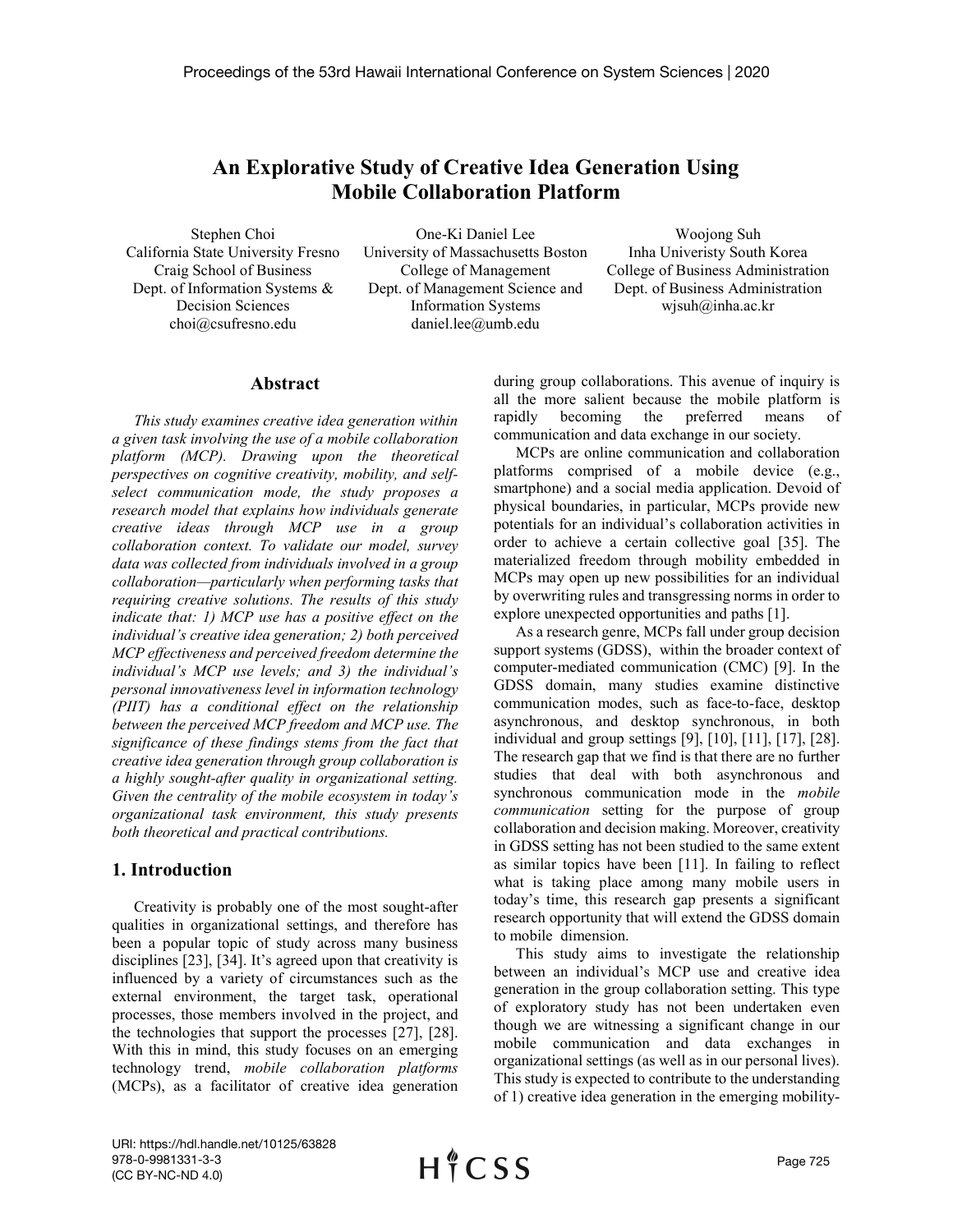based collaboration environment, 2) the technical and behavioral drivers of this mobile collaboration phenomenon (i.e., platform effectiveness and perceived freedom in time, location, and situation), and 3) other personal intrinsic traits that impact creative idea generation in the context of collaboration with others through a mobile technology platform, i.e., an MCP. On a practical level, this study seeks to unearth new insights into individual mobile technology use in a small group setting. In turn, these will eventually provide data and information for commercial mobile technology vendors that they can then use to improve their future products and services.

Through this study, we present a theoretical framework and share the proposed model test results using survey data. Lastly, in the conclusion, we examine future avenues of inquiry.

## 2. Theoretical Backgrounds

#### 2.1. Creativity

The academic literature on creativity, covers various theoretical perspectives on the subject [22]. From among these perspective, this study adopts a cognitive creativity perspective as the principle theory of the generation process behind an individual's creative ideas. The main premise of this perspective is this: it is the ideational thought processes that are the basis for creative ideas, and those thought processes may stem from both convergent and divergent thinking (along with individual differences, conscious operations and unintentional processes). Divergent thinking occurs when ideas move in varied directions in search of an original idea, while convergent thinking is when the best idea needs to be identified [6].

Following the Handbook of Creativity [20], we identify the following as leading creativity definitions: "creativity is the interaction among aptitude, process, and environment by which an individual or group produces a perceptible product that is both novel and useful as defined within a social context" (p. 90) [30], "a sequence of cognitive operations that gives rise to novel insights or ideas" (p. 217) [21], and "the creation of a valuable, useful new product, service, idea, procedure, or process by individuals working together in a complex social system" (p. 293) [41]. These definitions show that the creativity assessment not only lies with the end product but should also concern the processes that lead to the end product. Consequently, an idea that leads to a breakthrough or an alternative path towards a solution is highly prized. These definitions also hint at the fact that creativity not only emanates from a source or an individual, but also from dynamic interactions under various contexts and environments.

In other words, there are as many reciprocities between the main actor and other actors as there are with the actors and their changing surroundings.

#### 2.2. Group Decision Support Systems (GDSS)

The relationship between creativity and technology use has largely focused on group decision support systems (GDSS) in the computer-mediated communication (CMC) domain [9], [10], [27], [28]. In this stream of research, there are two prominent theoretical perspectives regarding media used for communication among group members: the Media Richness and Media Synchronicity theories [7], [8]. Brifely, the Media Richness theory proposes that the more prevalent certain media are the more one expects see a reduction in uncertainty, a diffusion of equivocality, and an increase in communication effectiveness. Media Synchronicity theory discusses the media's capabilities: transmission velocity - the speed at which a medium can deliver a message to intended recipients, parallelism - the number of simultaneous transmissions that can effectively take place, symbol sets - the number of ways in which a medium allows information to be encoded for communication, rehearsability - the extent to which the media enables the sender to rehearse or fine tune a message during encoding, before sending, and reprocessability - the extent to which the medium enables a message to be reexamined or processed again, during decoding, either within the context of the communication event or after the event has passed.

Along with the media capabilities, various communication modes, such as face-to-face, desktop asynchronous, and desktop synchronous (as well as their blended modes), and their distinctive effects have been studied within both individual and group settings [9], [10], [11], [17], [28]. For instance, Ocker et al. [27] discuss four modes of group communication and argue for the better creativity and performance outcomes of the blended mode (i.e., face-to-face and asynchronous computer conferencing). However, these reserch findings, having been derived from the study of traditional communication settings like face-to-face and/or desktop-based CMC, are now challenged by the emerging phenomenon of mobile communication and smart devices [13], which is the main motivation of this study.

#### 2.3. Mobile Collaboration Platform (MCP)

Mobile collaboration platform (MCP), for the purpose of in this study, is defined as an online platform that is comprised of a mobile device (e.g., smartphone) and a social media application (i.e., a mobility-based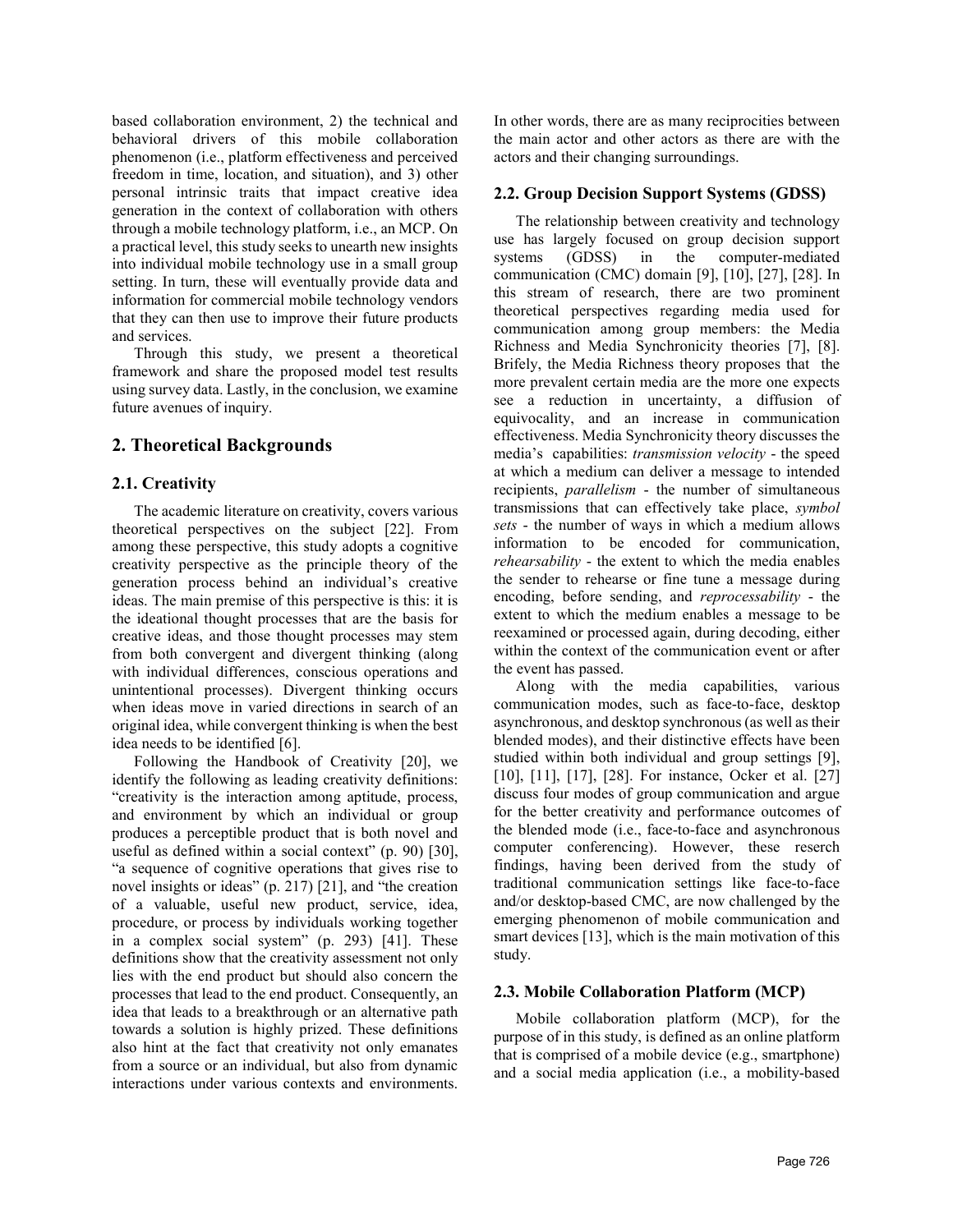social media<sup>1</sup>). This platform presents two major components: mobility and self-select communication capabilities.

Mobility plays a vital part in this study. Not only is it a fertile base for spontaneous mobile activities, but it is also a key source of the dynamical and synergistic effects between two or more individuals and between individuals and an MCP. For a deeper insight into mobility, we refer to the Sorensen's six mobility capabilities – portability, connectivity, priority, pervasiveness, memory, and intimacy [35]. Portability refers to the convenient pocket-size of a typical mobile device, which makes carrying it around quite easy. Connectivity is the continuous connection with fast Internet bandwidth that allows an individual to quickly transmit his/her creative idea (or a response to other's ideas) without a delay in the thought process. Priority refers to the prioritizing process of creative idea management, in which a decision is made about which idea is more subjectively valued. This in turn may or may not result in a follow-up response or action. Pervasiveness is the MCP's capability in directly detecting the idea exchanges and discussion that is taking place in group setting. Memory refers to the MCP's memory (storage) capability that allows an individual to go back and access ideas and discussions that occurred in an earlier time. Finally, intimacy describes the physical proximity of a mobile device in an individual's possession (typically in a pocket). The greater the intimacy, the lower any cognitive barriers to wielding the mobile device are. All in all, these mobility capabilities are highly applicable to MCP.

Along with the mobility capabilities, MCP as a communication media contains a unique communication capability. During the early days of CMC, the asynchronous and synchronous communication modes were rather clearer and differentiated [27]. Initially, asynchronous communications opened the door using such technology as the electronic bulletin board, and later synchronous communication widened the communication spectrum by using such technology as instant chat messenger and video conference. Currently, with the advancements in computing hardware and the networking sectors, very little effort is required when cross communicating between the two modes in real time.

# 2.4. Self-Select beyond Async and Sync Communication Modes

 $\overline{a}$ 

The self-select communication mode does not referring to a particular communication mode, but rather to the behavior where a user intentionally selects one mode over the other modes for a personal purpose or advantage in a given context [16]. For example, an individual may choose a voice communication for an urgent item or choose asynchronous text communication for a message that is not as time sensitive. The urgency, seriousness of the message, who the sender is, what situation the receiver is in, selfinterest or advantage each plays a certain part in the user committing to a specific communication mode among those available.

This user behavior is analogous to the combined communication user behavior discussed in some of the GDSS studies [11], [17], [28]. From the list of communication types (asynchronous and synchronous), and technological choices (electronic bulletin and instant messenger), the concept of 'self-select' communication mode can be traced back to its GDSS origin [16].

The self-select communication mode is the key feature of MCPs since they provide individuals with more freedom in places, situations, and time for their communications and collaborations with others [19]. For instance, during a group collaboration using an MCP, an individual can purposely delay her/his response (e.g., communicate asynchronously) or respond immediately (e.g., synchronously) based on personal conditions and intentions.

This concept also touches on personal traits. For example, a technological inclined individual, i.e., someone more innovative in information technology (IT) adoption, may prodigiously wield those available communication modes to engage in multiple transactions in less time compared to another individual who is not so technologically inclined. Hence, this personal factor also need to be investigated in line with MCP use and its impacts.

# 2.5. Personal Innovativeness in Information Technology (PIIT)

The creative idea generation through MCP use can also be seen as an innovation diffusion process [32], particularly in the specific domain of a new mobile technology [24]. In such an innovation diffusion process, personal innovativeness has been considered to be a key influencial factor [32], [33]. As a personal trait concerning the adoption of innovations, this can be divided into two areas: global innovativeness and

<sup>1</sup> Examples of MCP include WhatsApp, WeChat, and KakaoTalk, which are most popular in U.S., China, and South Korea, respectively.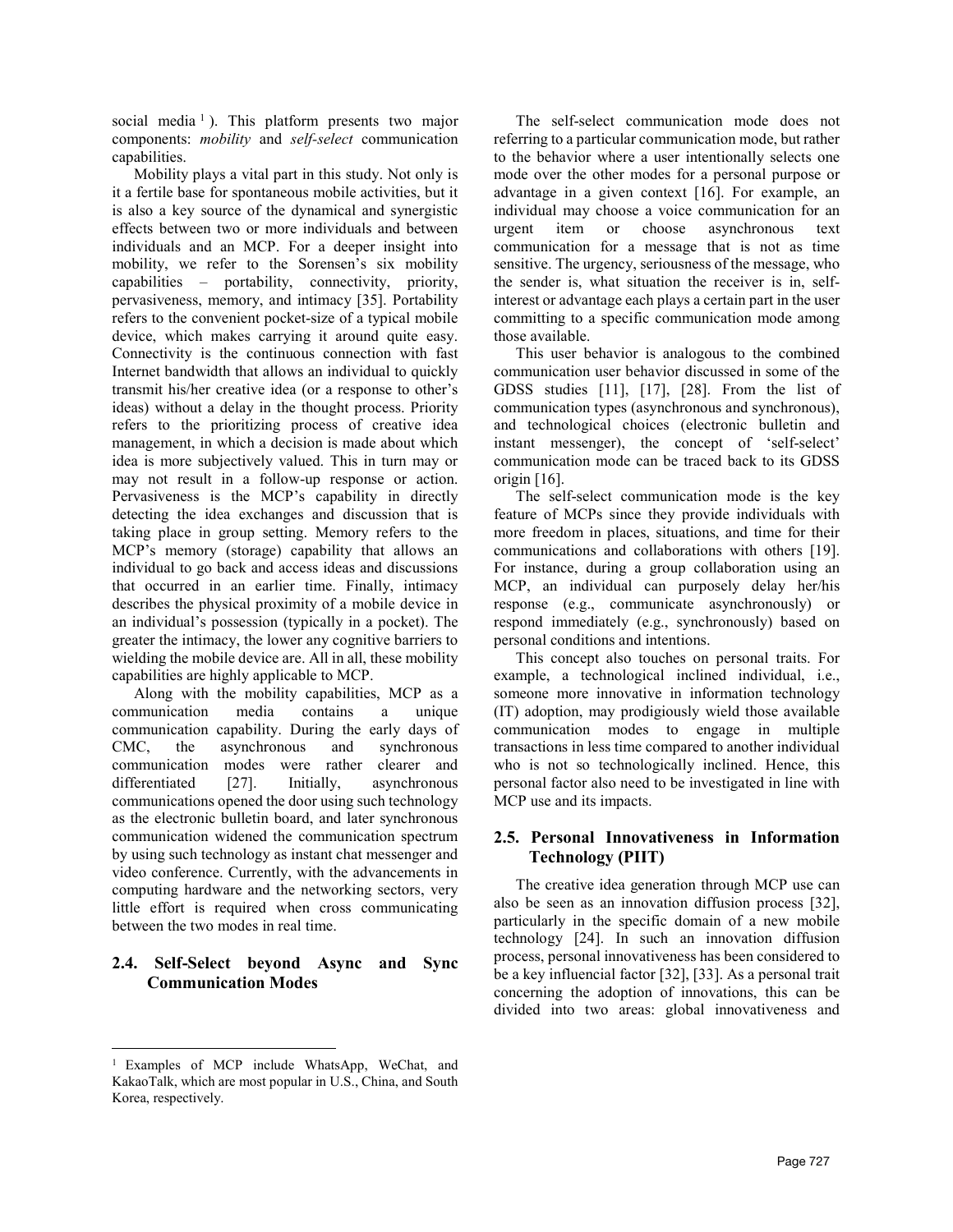domain specific innovativeness [14]. Global innovativeness is a trait that a person exhibits generally, regardless of the context, while the domain-specific innovativeness in a person is highly sensitive to the context. Hence, for the context of this study, i.e., MCP use for a group collaboration, an individual's domainspecific innovativeness in information technology (IT) needs to be investigated along with the mechanism of creative idea generation through MCP use.

Agarwal and Prasad [2] define the personal innovativeness variable in IT as "the willingness of an individual to try out any new information technology" (p. 206) [2]. This is coined as personal innovativeness in information technology (PIIT) [24], denoting an individual's intrinsic attributes such as whether they are an early technology adaptor or technology advocate – a trait wherein a person shows a high level of affinity to new technology and its operations [24]. A person with this trait will actively seek out technology's features in order to exploit the benefits to his/her advantage. In the study, a person with this trait is more inclined to explore the various features of the MCP – social medium and mobile device – in order to better their position in group communication and collaboration.

#### 2.6. Hypothesis Development



The mobility of the MCP provide individuals with more freedom in places, situations, and time for their communications and collaborations with others. This results in the lessening of an individual's cognitive burden for creative idea generation. The self-select communication feature of the MCP further facilitates the reduction of an individual's cognitive burden. The resulting reduction in anxiety and the overall less-taxing nature of use thus lowers the user's cognitive burden, which then increases the possibility of unintentional processes and divergent thinking, which are potential sources of creativity [25], [40]. In other words, creativity is not likely to be produced in a pre-planned manner, but rather arises spontaneously during an unplanned or unintentional act or process.

Divergent thinking implies a variety of different views and perspectives in seeking creativity. Zabelina and Ganis [43] argue that divergent thinking is associated with higher attentional flexibility (e.g.,

shifting from one level of attention to another) and this is cognitively controlled.

From a GDSS perspective, it is known that use of group support systems (GSS) generally has a positive influence on group decision-making [10]. Furthermore, in comparison to the face-to-face communication mode, GSS significantly improves group creativity in the ideageneration and idea-development stages of the problemsolving process [28].

In short, the emphasis is on the MCP capabilities – mobility and self-select online communications for social collaboration. By utilizing these MCP capabilities, an individual may widen his/her cognitive interaction with others whereas an individual with less use of MCP and its features may face more challenges in being creative or conveying his creativeness in communicating with others. Based on these arguments, we develop the first hypothesis as follows:

#### H1: More use of an MCP helps produce more creative idea generation in an individual within a group task collaboration

 MCPs offer specific technological features that support group communication and collaboration in a more interactive, yet flexible environments. Regarding the software aspects, the features of MCP involve transmission velocity, parallelism, symbol sets, rehearsability, and reprocessability [8]. Concerning hardware, MCPs are built upon easy thumb-drive touch connectivity features [35]. The effectiveness of these features increases an individual's positive perception of Freedom  $\frac{H^3}{100}$   $\frac{H^3}{100}$  the value of this platform in achieving the desired outcomes, which in turn leads to a significantly higher level of MCP use [39]. Based on these obsesrvations, we develop our second hypothesis as follows:

#### H2: An individual's positive perception of MCP effectiveness in turn leads to higher levels of individual MCP use.

The MCP freedom feature not only indicates the device's usability "anytime, anywhere, and in any situation," but also the option of "not so of anytime, anywhere, and in any situation." In other words, an individual may choose not to be connected anytime, anywhere or under any situation because it may not be appropriate. Therefore we can say that freedom truly works in both ways, depending on an individual's preference [19]. For example, a user may delay or postpone a response to an incoming message for some purpose or advantage or engage in multiple communication and transactions as they see fit. Hence, an individual's perception of these features empowers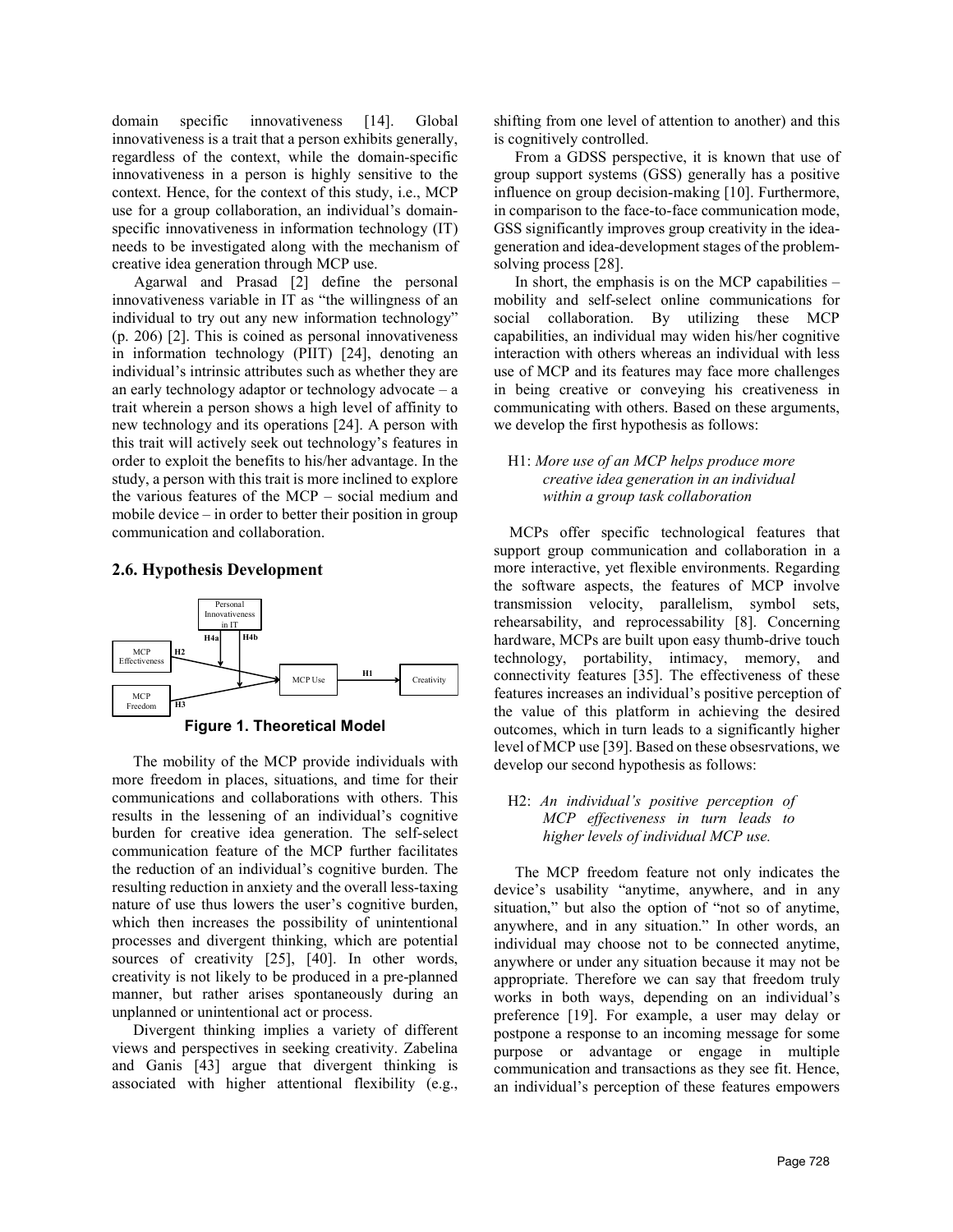his/her MCP use behavior, which allows an individual to engage in the on-going discussion in a self-control manner to his/her advantage. Based on these arguments, we develop our third hypothesis as follows:

#### H3: An individual's higher perception of MCP freedom leads to a higher level of individual MCP use.

If an individual is an 'early adopter,' the MCPmediate interactions among group members can be heightened to a point where they will likely induce a higher level of creative idea generation. Regarding the technology that is to be adopted, most MCPs typically consist of a mobile device (e.g., smartphone) and social mobile app. These technologies are not necessarily new to many and may not require much "technological innovativeness" in order to use them. However, an individual's PIIT still influences how the individual uses and manages the MCP features and interactivities that take place. For example, Rogers [32] argues that "innovativeness indicates overt behavioral change, the ultimate goal of most diffusion programs…" (p. 268). A high-level PIIT individual like an innovator or early adopter will reap the benefits of the high-level interactions and result-yielding potential. Therefore, the high-level PIIT will positively moderate the relationship between MCP effectiveness/freedom and MCP use. Based on these arguments, we develop the following moderation hypotheses:

- H4a: An individual's PIIT positively moderates the relationship between MCP effectiveness and individual MCP use.
- H4b: An individual's PIIT positively moderates the relationship between MCP freedom and individual MCP use.

# 3. Methods

 $\overline{a}$ 

To test the model and hypotheses, we conducted a field survey, in which the survey participants were involved in a group task using an MCP. After they completed the group task within a given period, a survey was conducted to collect the data.

## 3.1. Group Task Setting

As this study is about creative idea generations in a group collaboration environment, the group task must be cognitively challenging and problematical, yet must also be doable. For these specific settings, this study focuses on a social and educational problem-solving task in a higher-education environment, in which students are required to generate creative ideas and suggestions for their group collaboration outcome.

The group task centers on "popcorn brain syndrome" – a phenomenon that occurs when a person depends too much on digitalized contents and computerized retrieval systems, and thereby his/her memory retention deteriorates. Basically, the task presents a situation where iPads replace textbooks and other school materials in the K1-12 educational environments. The aim of the group project is to better understand how this impacts the student's memory capability in the light of popcorn brain syndrome. Consequently, we pose the following question to the group: what are some ideal policies or school measures that can embrace iPad utilization, while also minimizing the occurrence of popcorn brain syndrome? The two ideas conflict and clash with each other, so in order to find a middle ground the individuals must be creative with their ideas and suggestions. Moreover, the technological context of this study is MCP, which comprises a mobile device and a social media app. Therefore, an ideal individual for our study is a person who can sympathize with the iPad's positives and negatives, and is familiar with mobile social media apps. From this, we believe university students are appropriate samples for our field survey.

The survey was conducted in an information systems (IS) class of a university in South Korea, whose subject is relevant to the topics of the given task.<sup>2</sup> Considering the regional specification, students were asked to use KakaoTalk, the most popular mobile social media app in South Korea as their MCP.<sup>3</sup> With this setting, we were able to operationalize mobility, portability, ubiquity, ease access, and self-select communication, which are the technological requirements of this study.

### 3.2. Survey Procedures and Samples

The survey was conducted with a pool of 183 university students in multiple sessions of a class. The main survey steps were: 1) the participants were briefed

<sup>2</sup> When considering the world-highest smartphone adoption rate (95%) in South Korea [36] and the very high penetration rate (93%) of the target MCP, i.e., KakaoTalk [38], the data collection in South Korea is considered appropriate for the context of this study.

<sup>&</sup>lt;sup>3</sup> We reviewed all of the functions and features of this platform and carefully compared them with the purposes and processes of our study. We also verified the generalizability of the functions and features of this platform with other similar platforms, e.g., WhatsApp and WeChat.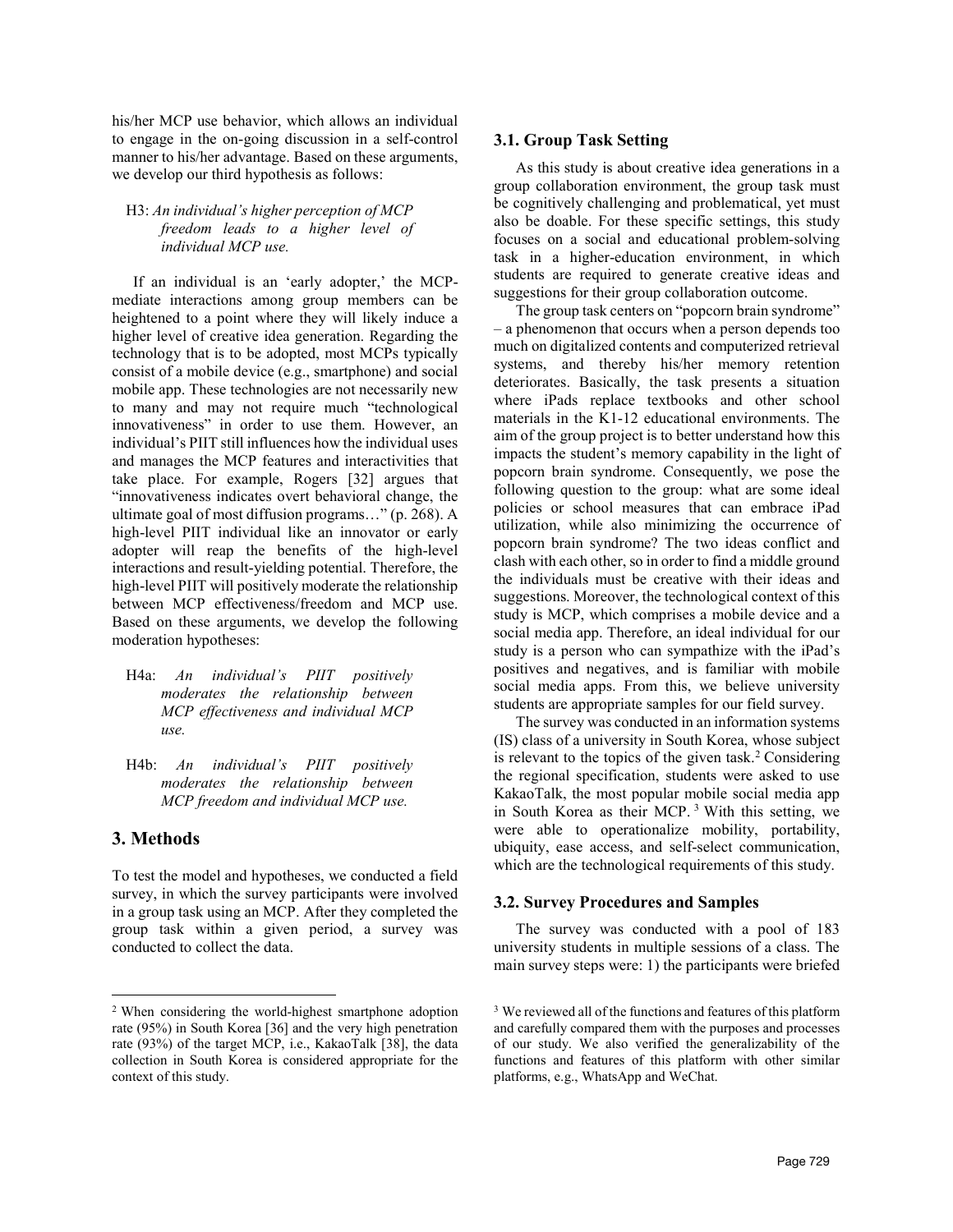on the task and its motive, 2) four-member groups were formed randomly, 3) students were asked to become familiar with the task and the MCP, 4) the group engaged in discussions by presenting and responding to each other with creative ideas and suggestions via the MCP during the 3 week time period, and 5) at the end, a survey was conducted.<sup>4</sup>

Initially, 183 students participated the group collaboration task. After excluding incomplete and miscoded responses in the final survey, a total of 174 participants' survey data were collected for statistical analysis. Concerning the demographic characteristics of the collected surveys, the participants' ages ranged from 19 to 26 and the distribution are 52.3% (n=91) male and 47.7% (n=83) female. For their work experience, 42.0% (n=73) of the participants have part-time jobs and only one participant reported being a full-time worker. The average tenure of the mobile social media app is 6.6 years, while an individual's period ranged from .5 to 11.9 years. In regards to academic major, 78.2% (n=136) of the participants are management majors, while the remaining percentage represents other majors such as finance/accounting, linguistics, statistics, and media studies.

#### 3.3. Measurement Development

The survey consists of the self-reporting questionnaires on individual's creativity, MCP use, MCP effectiveness, MCP freedom, PIIT, and the participant's profile. The research variables are developed from the constructs' measurements of prior literature.

First, an individual's creativity is measured to determine the degree of creative idea generation in terms of fluency (how frequently), originality (how unique), flexibility (how alternatively), and extensiveness (how elaborative) [31]. Second, MCP use is measured to determine technology accessibility activity in terms of intensity, frequency, diversity, and overall usage [37]. Third, MCP effectiveness is measured using four items asking its effectiveness and constructiveness in supporting group collaboration and presenting ideas [44]. Fourth, MCP freedom is measured to determine the degree of freedom in terms of time, locations, and situations [42]. Lastly, PIIT is measured to determine the personal tendency with new technologies [24]. The items of these research constructs are measured as reflective measures using the seven-point Likert scale  $(1 =$  strongly disagree and  $7 =$ strongly agree). Additionally, the participant's gender, age, working status (no, part-time, or full-time), and

 $\overline{a}$ 

MCP tenure (duration of MCP use) are adopted as the control variables.

### 4. Data Analysis & Results

The partial least squares (PLS) approach is used to test the measurement and structural models [5]. For our statistical analyses, the SmartPLS (v. 3.2.7) [29] is employed.

#### 4.1. Measurement Model Assessment

Internal consistency reliability is assessed using composite reliability in which scores exceeding .7 are considered adequate [26]. Validity is assessed using convergent and discriminant validity tests. For convergent validity, the values of the standardized outer-loading scores should be at least .6 and ideally, higher than .7, for statistical significance [4]. In addition, the average variance extracted (AVE) scores of the research constructs should exceed .5 [12]. The results of our first confirmatory factor analysis found that one of the MCP use items (MCPU3) has a low loading score of .548 and thus this item is removed for the final measurement and structural model analyses. Table 1 shows the results of the second confirmatory factor analysis with the values of item-level loadings, composite reliability, and AVE. The values of composite reliability satisfied the criterion of internal consistency reliability. The values of AVE exceeded .5, and all items of research constructs have sufficient loadings and are statistically significant. Therefore, our measurement model shows significant reliability and convergent validity.

The Fornell-Larcker criterion and cross-loadings are tested to evaluate the discriminant validity of the measurement model [18]. The results in Table 2 show that the square root of each construct's AVE (bolded diagonal values) are higher than its correlation with other constructs. Moreover, each item's loading to its own latent construct is higher than its cross-loadings to other constructs. The results confirm the discriminant validity of our measurement model.

Table 2. Correlation Matrix

| Constructs  | CRFT | <b>MCPU</b> | <b>MCPE</b> | <b>MCPF</b> | PIIT |  |  |  |  |
|-------------|------|-------------|-------------|-------------|------|--|--|--|--|
| CRFT        | .779 |             |             |             |      |  |  |  |  |
| MCPU        | .436 | .785        |             |             |      |  |  |  |  |
| <b>MCPE</b> | .169 | .301        | .837        |             |      |  |  |  |  |
| <b>MCPF</b> | .180 | .220        | .293        | .816        |      |  |  |  |  |
| PIIT        | .293 | .339        | .106        | .045        | .820 |  |  |  |  |

generation, all students were involved in the same task using the same MCP.

<sup>4</sup> Since this study aimed to investigate the impacts of the different levels of MCP use on individual creative ideas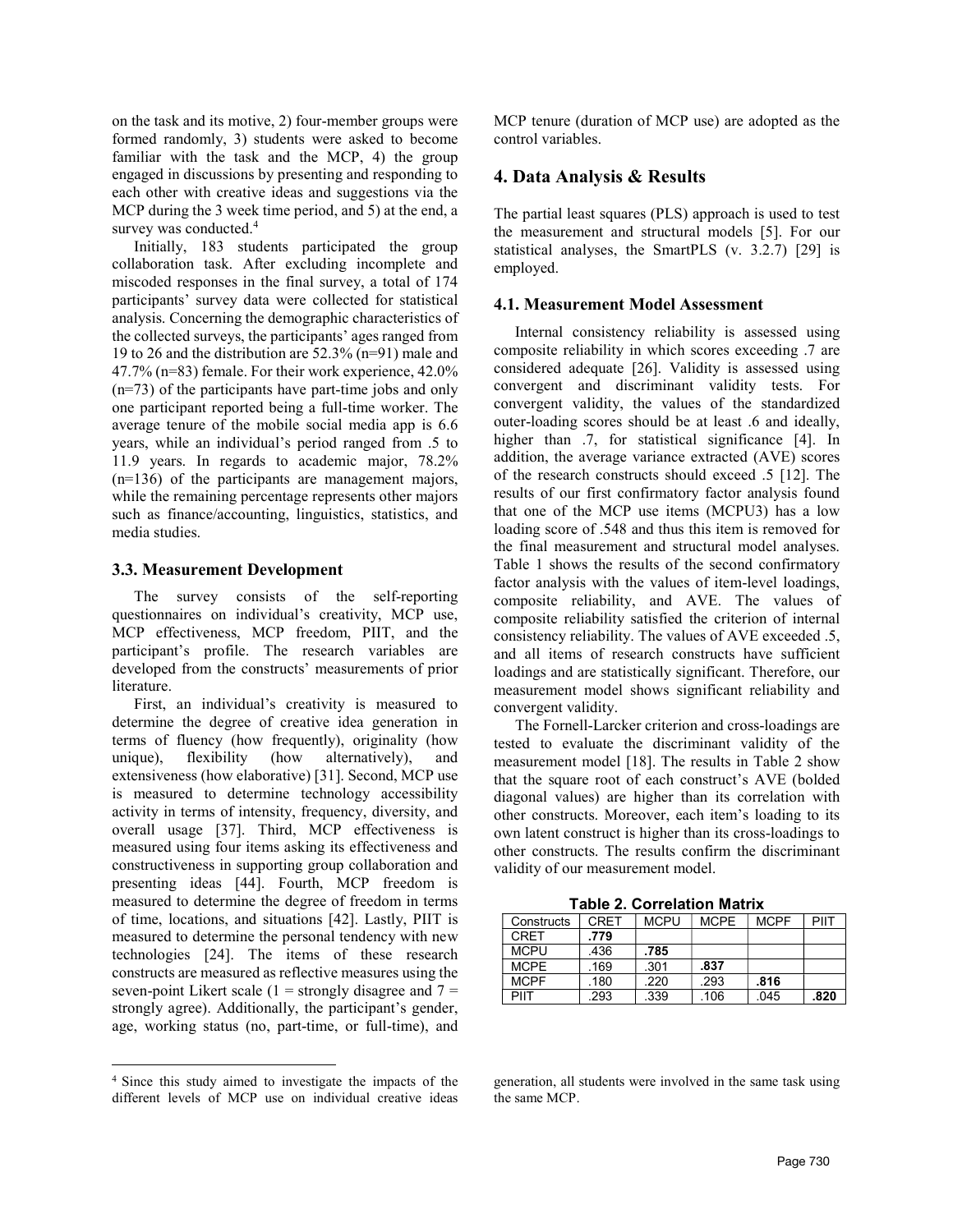| Constructs                           | Items | Means           | Standard<br>Deviations | Item<br>Loadings | Composit<br>Reliabiltiv | <b>AVE</b> |
|--------------------------------------|-------|-----------------|------------------------|------------------|-------------------------|------------|
| Creativity (CRET)                    |       | 5.034 - 5.454   | 1.018 - 1.213          | $.628 - .846$    | .859                    | .607       |
| MCP Use (MCPU)                       |       | 3.983 - 4.649   | 1.126 - 1.375          | $.686 - .869$    | .827                    | .616       |
| MCP Effectiveness (MCPE)             |       | 4.960 - 5.264   | 1.310 - 1.412          | $.733 - .917$    | .902                    | .700       |
| MCP Freedom (MCPF)                   |       | 4.943 - 6.241   | 1.112 - 1.644          | $.690 - .895$    | .855                    | .666       |
| Personal Innovativeness in IT (PIIT) | -3    | $5.391 - 5.103$ | 1.280 - 1.573          | .712 - .882      | .859                    | .672       |

Table 1. Results of Confirmatory Factor Analysis

We further conducted supplemental analyses to address potential multicollinearity and common method variance issues. To test multicollinearity, we used the variance inflation factor (VIF). The VIF scores of all the principal constructs are between 1.006 and 1.273, which were under the proposed threshold of the multicollinearity problem in measurement models (i.e., 5.0) [15]. Therefore, we conclude that our model is free from the multicollinearity concern.

#### 4.2. Structural Model Assessment

In this phase, the relationship between individual's MCP use and creativity is tested. Subsequently, following Chin et al. [5] guidelines, the moderating effects of PIIT on the relationship between MCP effectiveness and MCP use and the relationship between MCP freedom and MCP use are examined using the item-multiplication method to create the interaction terms. Figure 2 below shows the entire structure model's results.

According to the results in Figure 2, all proposed direct relationships are significant (at least at the .05 level). Particularly, MCP use has significantly affected the creativity of MCP users (at the .01 level), and the MCP effectiveness and freedom have significantly determined the actual use of the MCP during their group collaboration (at the .01 and .05 levels, respectively). Our model explains 20.5% of creativity and 26.3% of MCP use. The results support hypotheses H1, H2, and H3. Interestingly, PIIT also had a significantly positive effect on MCP use (at the .01 level).

However, the results of moderation effect tests are varied. While PIIT showed a positive moderation effect on the relationship between MCP freedom and MCP use (significant at .05 level), it did not have a significant moderation effect on the relationship between MCP effectiveness and MCP use. These results support hypothesis H4b, but not H4a. Figure 3 below shows the simple slope analysis results for the two moderation effects where they are consistent with our structural model test results.

The results shown in Figure 3 indicate that the effect of MCP freedom on the MCP use is conditioned by an individual's PIIT. In other words, there is a positive effect of MCP freedom on MCP use by a user with a high level of PIIT, e.g., an 'early adaptor' [32], but no

such effect in the case of a user with a low level PIIT, e.g., a 'late adaptor.' On the other hand, the effect of MCP effectiveness on MCP use is positive, although the effect is slightly increased as the level of PIIT is elevated. We also tested the effects of four control variables (age, gender, working status, and MCP tenure), on creativity and MCP use, but no significant effects of these control variables were found.



Figure 3. The Results of Slope Analysis

#### 5. Discussion

The hypotheses in the proposed research model are mostly supported, except hypothesis H4a. The H1's significant result ( $\beta$ =.420, p<.01) clearly states that more MCP use leads to higher level of creative idea generation. In this study, the MCP is defined as a set of unique capabilities, involving mobility and self-select communications. Given these capabilities, a high level of MCP use clearly heightens an individual's creative idea generation level [35].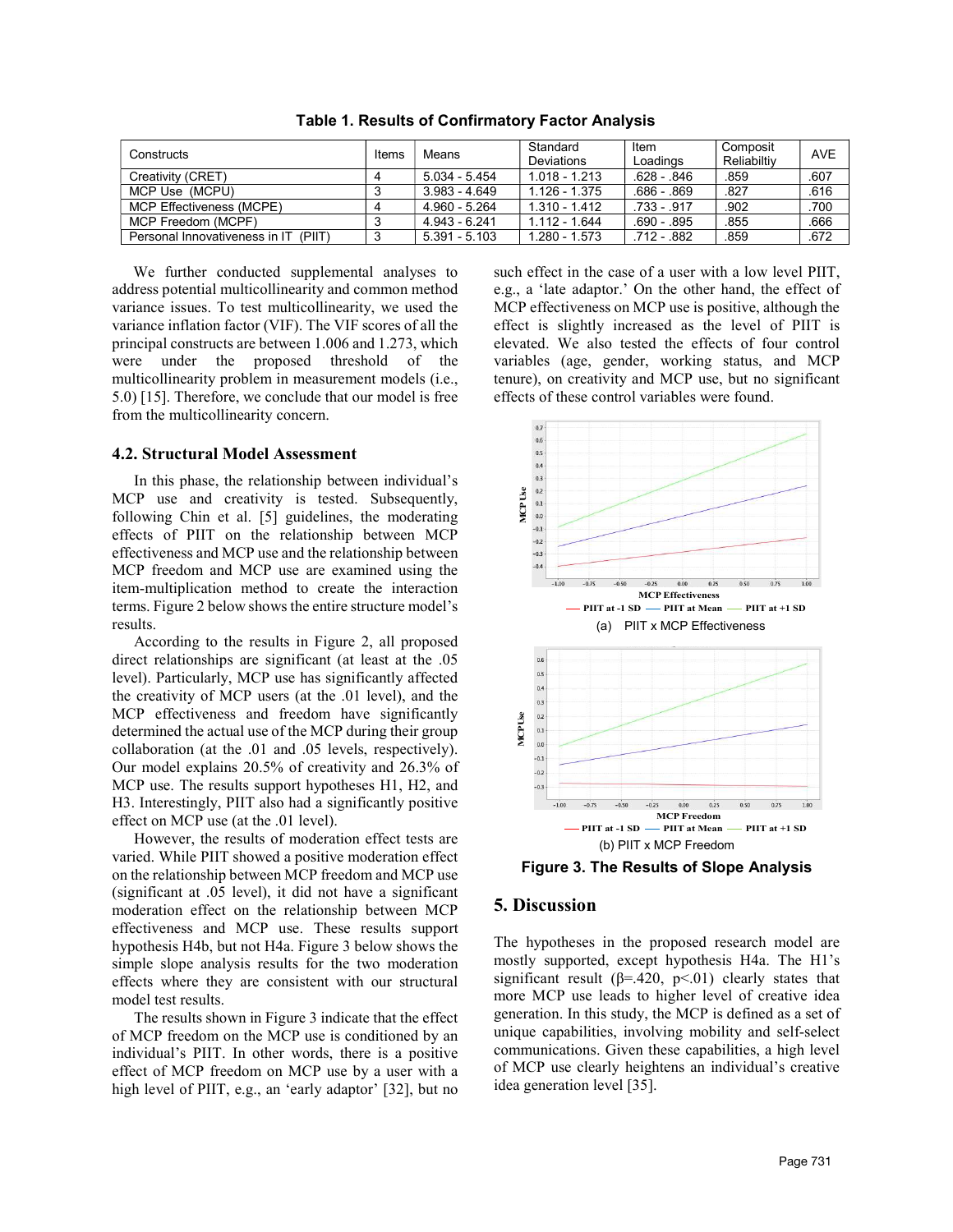

Figure 2. Entire Model Test Results (n=174)

For H2, MCP effectiveness brings a positive impact on the MCP use  $(\beta = .240, p < .01)$ . The effectiveness of the MCP's technological features in supporting group collaboration and communication allows the subjects to consummately work to their potentials. An individual's perception on effectiveness of the MCP features in group collaboration is inclined to support his/her perceived ease of use and perceived usefulness [39]. Consequently, these dexterous MCP's technological features and their effectiveness explain the significant level of MCP use.

Freedom is an accompanying characteristic of MCP use. Its effect is to make an individual's cognitive process during problem solving or creative idea generation less burdensome, and thus helps induce divergent or convergent thinking. An individual will expect and weigh these positive impacts of freedom in route to MCP use. Furthermore, our results indicate that the potential benefit of the MCP freedom is actualized through the actual level of MCP use<sup>5</sup>. Hence, H3 is well supported ( $\beta$ =.142, p<.05).

Rogers [32] argues that innovators and early adopters take a risk in getting to know the target technology and discovering its pros and cons, but in turn, this behavior simultaneously reduces the uncertainty that is associated with new technology and its related-task. Agarwal and Prasad [2] mention that "we believe that PIIT potentially represents a construct that might be highly salient for studies examining innovative behaviors with respect to computing technology in that it may account for a significant proportion of the variance in innovation related dependent variables" (p. 213). The H4 result soundly supports these arguments by exhibiting the positive sign of the moderating effects of PIIT on both MCP effectiveness and MCP freedom, but only the MCP freedom result is significant ( $\beta$ =.152, p<.05). An alternative explanation for why the moderation effect

 $\overline{a}$ 

of PIIT is not significant for the relationship between MCP effectiveness and MCP use is as follows: PIIT is a trait that focuses on technology and MCP effectiveness is technology-driven, so that when these two interact and "technologically blend" into each other, the moderating effect and its result are hard to distinguish. Moreover, PIIT trait tendency may get subsumed under the highly seminal MCP's technological features in this context, so that their impact is not so vivid and significant as it is in the case of the freedom construct. This inconsistent result needs to be further investigated in future studies.

# 6. Conclusion

This study focuses on the impact of mobile collaboration platform (MCP) use on generating creative ideas by individuals in the context of a group task. Creative idea generation is a highly sought-after quality in organizational settings. Given the pervasiveness of the mobile ecosystem in our society, this study presents both theoretical and practical contributions. In regards to its theoretical contribution, no major study has been conducted in this category. As a pioneering study it examines how an MCP built upon the mobility and self-select communication capabilities plays a role in impacting a person's creative idea generation. Particularly, this study proposes an extended theoretical perspective on the GDSS communication modes in the new mobile collaboration setting. Due to the enlarged freedom in choosing a communication mode based on individual's situation and willingness, MCPs open a new communication capability beyond the traditional asynchronous and synchronous ways.

Additionally, the study examines the driving forces of MCP use, i.e., MCP effectiveness and freedom, from the perspective of an individual. The conditional effect of an individual's personal innovativeness in IT

<sup>&</sup>lt;sup>5</sup> This mediation effect was tested using Baron and Kenny's four step analysis [3]. The results confirm a full mediation effect of MCP use between MCP freedom and creativity. An

additional test also confirms a full mediation effect of MCP use between MCP effectiveness and creativity. These results confirm the goodness of our research model.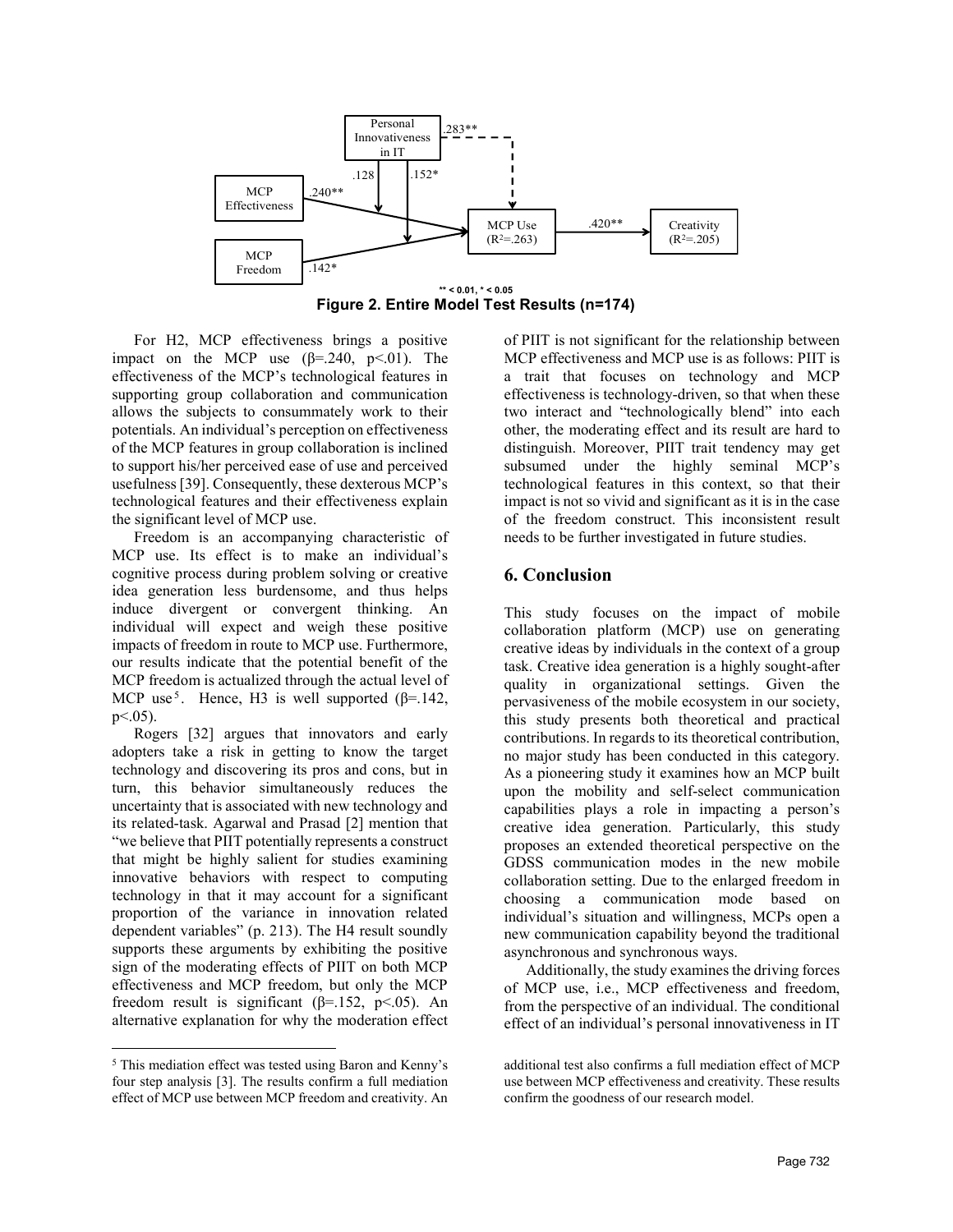trait is also examined through this lens of study. On the practical side, the results of this study can be referenced by organizations that hope to induce a higher level of creativity among workers in collaborations.

There are a few limitations to mention. The first is the participant's limited age category. Ideally, a more diverse population (particularly in terms of different age categories) would have been of greater value to the study. Additionally, participants with more diverse backgrounds and work experiences could have strengthened the arguments of the study. Another limitation is the single location of data gathering in this study. Data from diverse contexts would help improve the generalizability of the findings. The data source, which in this study is solely from a survey, is another limitation of the current study. According to the cognitive creativity perspective, creative ideas are generated by an individual's cognitive process through interactions among people, technology, and task. Hence, the interaction process data, e.g., communication logs over the MCP, would be more useful in detecting an individual's creativity.

For our future research, data from more diverse groups and regions (within the U.S.) will be collected to improve the generalizability of the findings and to aid in the investigating the role of cultural differences in the dynamics of creative idea generation through group collaboration over a MCP. In addition, more objective and process-oriented data, e.g., communication and location logs, will be collected and analyzed in our future research. Especially, more objective measures can be used for the log data. For example, instead of asking the level of MCP use to each individual, an individual's participation frequency can be counted and used for her/his MCP use. Likewise, the amount of MCP use can be measured using the actual amount of words posted by each individual. Moreover, a content analysis using these objective measures is expected to unveil the additional and more objective insights that the study is focused on. These insights and expected saliencies will stimulate other future studies in this genre.

# 7. References

[1] P. Adey, Mobility, 2<sup>nd</sup> ed., London. England: Rutledge, 2009.

[2] R. Agarwal and J. Prasad, "A Conceptual and Operational Definition of Personal Innovativeness in the Domain of Information Technology," Information Systems Research 9(2), 1998, pp. 204-215.

[3] R.M. Baron and D.A. Kenny, "The Moderator-Mediator Variable Distinction in Social Psychological Research:

Conceptual, Strategic and Statistical Considerations," Journal of Personality and Social Psychology, 51 (6), 1986, pp. 1173-1182.

[4] W.W. Chin, "Commentary: Issus and Opinion on Structural Equation Modeling," MIS Quarterly, 22(1), 1998, vii-xvi.

[5] W.W. Chin, B.I. Marcolin, and P.R. Newsted, "A Partial Least Squares Latent Variable Modeling Approach for Measuring Interaction Effects: Results from a Monte Carlo Simulation Study and an Electronic-Mail Emotion/Adoption Study," Information Systems Research, 14(2), 2003, pp. 189-217.

[6] A. Cropley, "In Praise of Convergent Thinking," Creativity Research Journal, 18(3), 2006, pp. 391-404.

[7] R.L. Daft and R.H. Lengel, "Organizational Information Requirements, Media Richness and Structural Design," Management Science. 32 (5), 1986, pp.554–571.

[8] A.R. Dennis, R.M. Fuller, and J.S. Valacich, "Media, Tasks, and Communication Processes: A Theory of Media Synchronicity," MIS quarterly, 32(3), 2008, pp. 575-600.

[9] G. Desanctis and R.B. Gallupe, "A Foundation for the Study of Group Decision Support Systems," Management science, 33(5), 1987, pp 589-609.

[10] J. Fjermestad, "An Analysis of Communication Mode in Group Support Systems Research," Decision Support Systems, 37(2), 2004. Pp.239-263.

[11] J. Fjermestad and S.R. Hiltz, R. "An Assessment of Group Support Systems Experimental Research: Methodology and Results," Journal of Management Information Systems, 15(3), 1998. Pp.7-149.

[12] C. Fornell and D.F. Larcker, "Evaluating Structural Equation Models with Unobservable Variables and Measurement Error," Journal of Marketing Research, 18(1), 1981, pp. 39-50.

[13] J. Gikas and M.M. Grant, "Mobile Computing Devices in Higher Education: Student Perspectives on Learning with Cellphones, Smartphones & Social media," Internet and Higher Education, 19, 2013, pp. 18-26.

[14] R.E. Goldsmith and C.F. Hofacker, "Measuring Consumer Innovativeness," Journal of Academy Marketing Science, 19(3), 1991, pp. 209-221.

[15] J.F.Jr. Hair, M.R. Christian, and S. Marko, "PLS-SEM: Indeed a Sliver Bullet," Journal of Marketing Theory and Practice, 19(2), pp. 139-152.

[16] H.J. Han, Virtual Teams Combining Mobile Devices with Web-based Communication on Group Decision Making, New Jersey Institute of Technology, Ph.D. Disseration, 2004.

[17] H.J. Han, S.R. Hiltz, J. Fjermestad, and Y. Wang, "Does Medium Matter? A Comparison of Initial Meeting Modes for Virtual Teams," IEEE Transactions on Professional Communication, 2011, pp 376-391